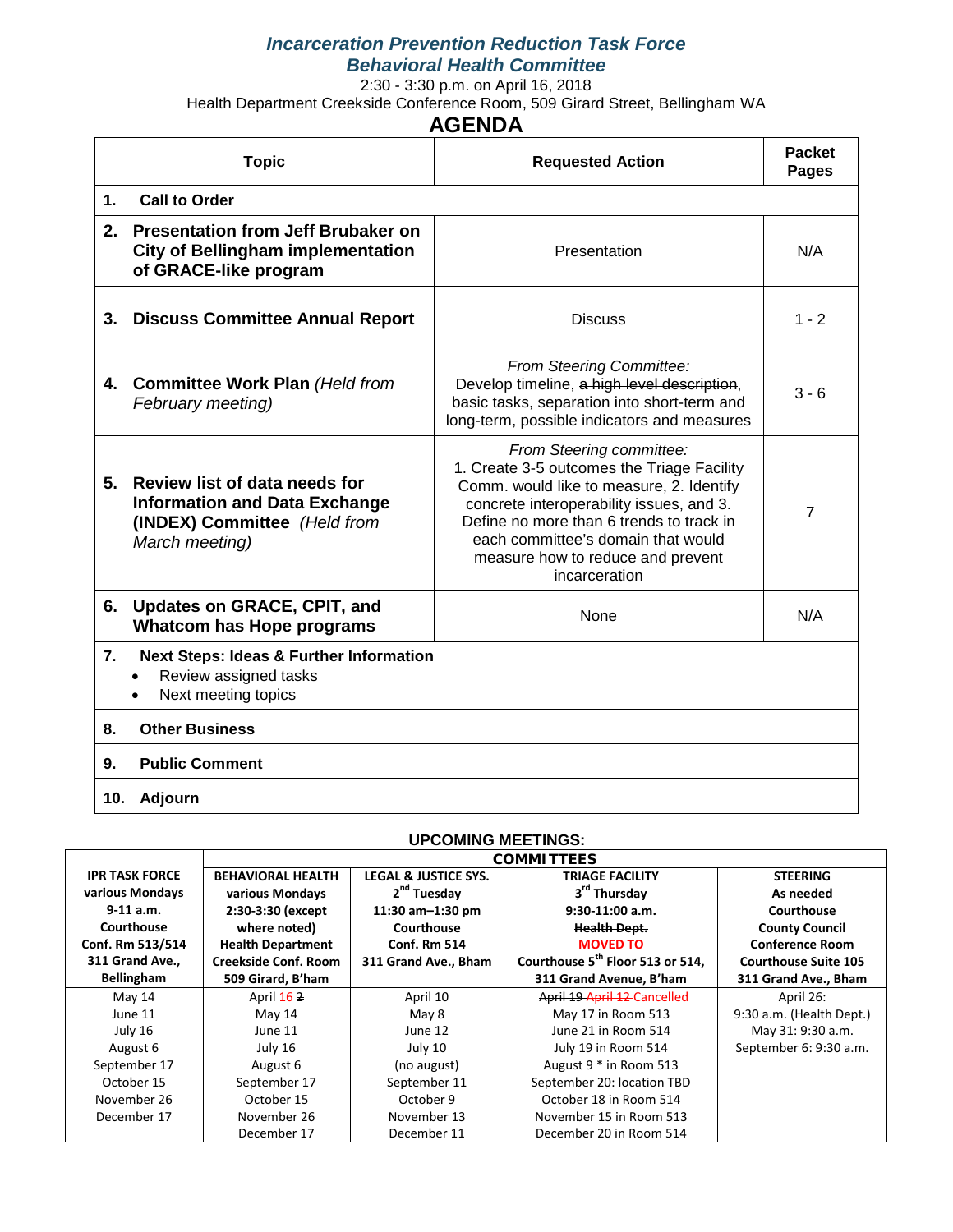# **IPRTF 2018 Annual Report – Outline**

### **I. Summary**

- Task Force statement of purpose
- Brief overview of TF and activities
- Bulleted progress report drawn from main section
- Bulleted summary of strategic work plans of TF subcommittees
- Summary of County budget asks

### **II. Incarceration Reduction Programs and Initiatives**

#### **A. Introduction**

- **B. Measures to Reduce Unnecessary Admissions to Jail**
	- a. Prevention and crisis response
		- i. Crisis prevention and de-escalation training
		- ii. Expanded law enforcement BH response capacity (Cities and County)
		- iii. Opiate treatment (MAT hub-and-spoke)
		- iv. Hospital changes in procedure (?)
	- b. Pre-arrest diversion/BH coordination improvements
		- i. GRACE
		- ii. Triage
	- c. Book-and-release practices
	- d. Electronic home monitoring (Cities and County)
	- e. Warrant reduction efforts
		- i. Warrant Reduction Initiative
		- ii. Court date reminders (Cities and County).
		- iii. Warrant quashing events/procedures
	- f. Drug Court improvements
	- g. Pretrial risk assessment and pretrial services
	- h. Jail Alternatives improvements (County, Cities)
	- i. New BH staff in public defender's office (?)

#### **C. Measures to Improve Judicial Procedures and Case Processing**

- a. Caseflow management (?)
- b. Probation reform (?)
- c. Other (?)

#### *For each topic:*

- Goal: (1-2 sentences)
- Context: (what is in place)
- Progress in 2018: (narrative plus any data)
- Remaining issues (including budget asks)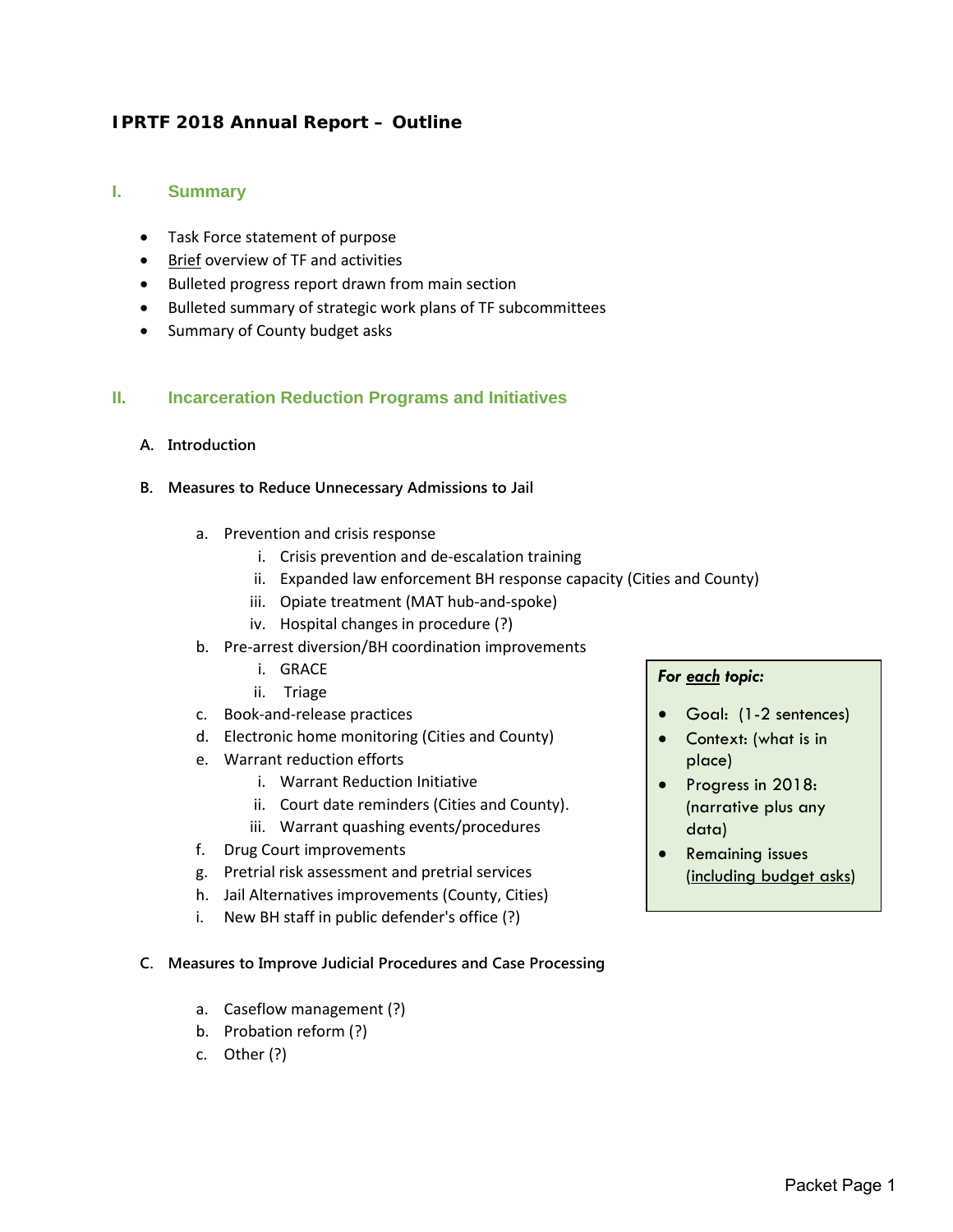#### **D. Measures to Improve Jail Operations**

- a. Improved BH staffing -- assessment and services (?)
- b. Improved reentry services

# **III. 2018/19 Committee Strategic Work Plans (to include short list of performance measures?)**

- Brief overview of strategic planning processes
- Priorities (and identified measures) for the Legal and Justice Committee
- Priorities (and identified measures) for the Behavioral Health Committee
- Priorities (and identified measures) for the Triage Committee
- Activities of INDEX Committee (current and planned activities to improve data)

#### *NOTES AND DEADLINES:*

- **March:** Outline to Jill N. by March 19
- **April:** Committees will have their section(s) of report on meeting agendas as work item
- **May:** Committees finalize their sections of the report
- **June:** Assemble report and edit by June 5
	- o June 11: Approval by TF
	- o June 12: Submit to County Council for Council packet
- Next Steering Committee meeting April 26, 9:30 to 11:00
- **DON'T FORGET TO IDENTIFY BUDGET ITEMS!!!**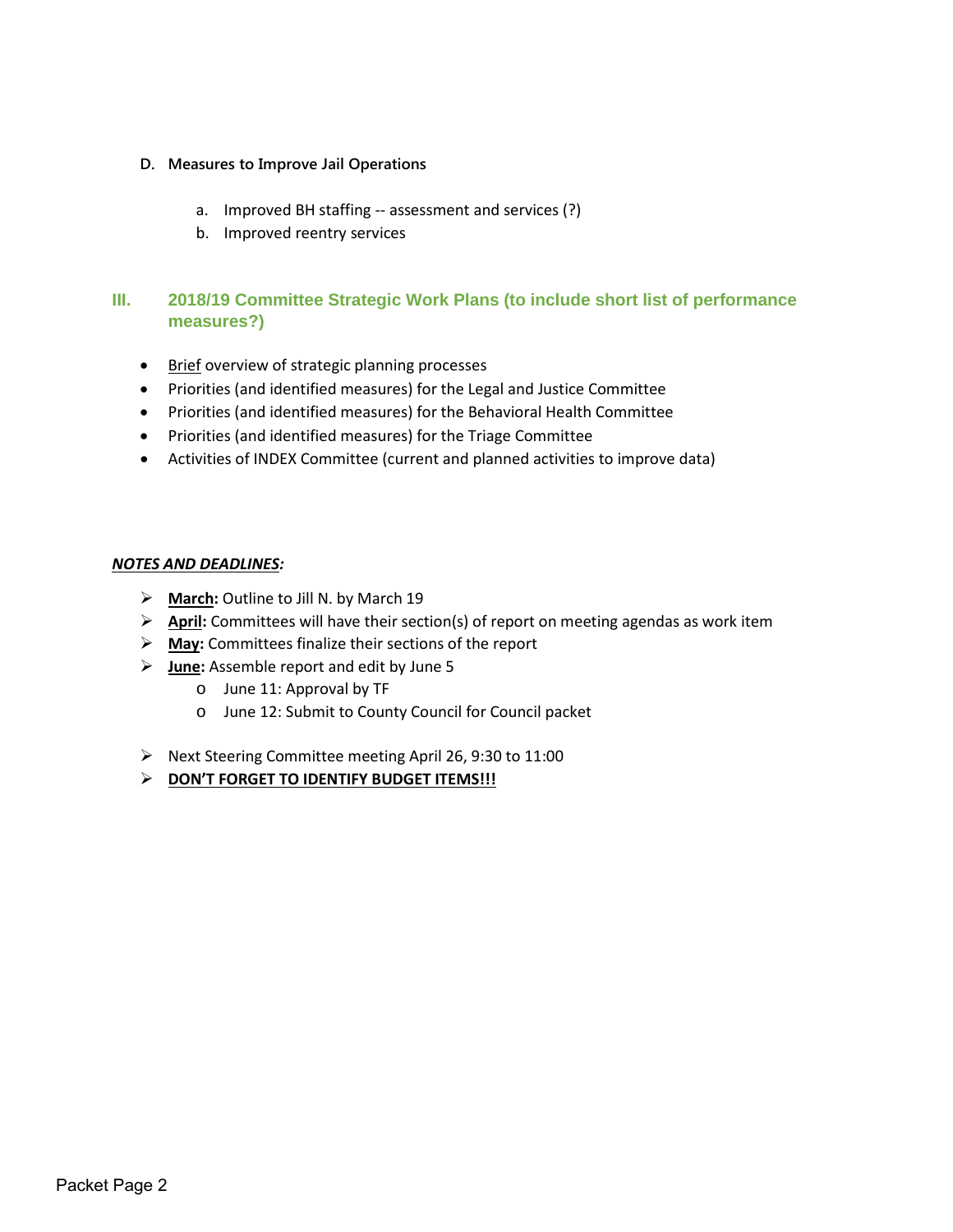| Force<br><b>BEHAVIORAL HEALTH COMMITTEE</b>                                                                         |                    |               |             |                |   | <b>SHORT-TERM</b> |  |           |             |  |                             | <b>MEDIUM-TERM</b> |                           |           |  |    |                |                                |                |     | LONG-TERM     |   |    |          |  |
|---------------------------------------------------------------------------------------------------------------------|--------------------|---------------|-------------|----------------|---|-------------------|--|-----------|-------------|--|-----------------------------|--------------------|---------------------------|-----------|--|----|----------------|--------------------------------|----------------|-----|---------------|---|----|----------|--|
|                                                                                                                     | <b>Responsible</b> | <b>Status</b> | $2 \quad 3$ | $\overline{4}$ | 5 | Year 1<br>6       |  | 8 9 10 11 | $12 \mid 1$ |  | $2 \quad 3 \quad 4 \quad 5$ | $6\overline{6}$    | Year 2<br>$7\overline{ }$ | 8 9 10 11 |  | 12 | $\overline{1}$ | $\overline{2}$<br>$\mathbf{3}$ | $\overline{4}$ | - 5 | Year 3 +<br>6 | 8 | -9 | 10 11 12 |  |
| <b>TRAINING: Host an updated EMS training</b>                                                                       |                    |               |             |                |   |                   |  |           |             |  |                             |                    |                           |           |  |    |                |                                |                |     |               |   |    |          |  |
| Task                                                                                                                | Insert             | Not started   |             |                |   |                   |  |           |             |  |                             |                    |                           |           |  |    |                |                                |                |     |               |   |    |          |  |
| Task                                                                                                                | Insert             | Not started   |             |                |   |                   |  |           |             |  |                             |                    |                           |           |  |    |                |                                |                |     |               |   |    |          |  |
| Task                                                                                                                | Insert             | Not started   |             |                |   |                   |  |           |             |  |                             |                    |                           |           |  |    |                |                                |                |     |               |   |    |          |  |
| Task                                                                                                                | Insert             | Not started   |             |                |   |                   |  |           |             |  |                             |                    |                           |           |  |    |                |                                |                |     |               |   |    |          |  |
| Task                                                                                                                | Insert             | Not started   |             |                |   |                   |  |           |             |  |                             |                    |                           |           |  |    |                |                                |                |     |               |   |    |          |  |
| TRAINING: Create an annual calendar to trakc training for various agencies                                          |                    |               |             |                |   |                   |  |           |             |  |                             |                    |                           |           |  |    |                |                                |                |     |               |   |    |          |  |
| Task                                                                                                                | Insert             | Not started   |             |                |   |                   |  |           |             |  |                             |                    |                           |           |  |    |                |                                |                |     |               |   |    |          |  |
| Task                                                                                                                | Insert             | Not started   |             |                |   |                   |  |           |             |  |                             |                    |                           |           |  |    |                |                                |                |     |               |   |    |          |  |
| Task                                                                                                                | Insert             | Not started   |             |                |   |                   |  |           |             |  |                             |                    |                           |           |  |    |                |                                |                |     |               |   |    |          |  |
| Task                                                                                                                | Insert             | Not started   |             |                |   |                   |  |           |             |  |                             |                    |                           |           |  |    |                |                                |                |     |               |   |    |          |  |
| Task                                                                                                                | Insert             | Not started   |             |                |   |                   |  |           |             |  |                             |                    |                           |           |  |    |                |                                |                |     |               |   |    |          |  |
| TRAINING: Determine the specific training information that agencies track                                           |                    |               |             |                |   |                   |  |           |             |  |                             |                    |                           |           |  |    |                |                                |                |     |               |   |    |          |  |
| Task                                                                                                                | Insert             | Not started   |             |                |   |                   |  |           |             |  |                             |                    |                           |           |  |    |                |                                |                |     |               |   |    |          |  |
| Task                                                                                                                | Insert             | Not started   |             |                |   |                   |  |           |             |  |                             |                    |                           |           |  |    |                |                                |                |     |               |   |    |          |  |
| Task                                                                                                                | Insert             | Not started   |             |                |   |                   |  |           |             |  |                             |                    |                           |           |  |    |                |                                |                |     |               |   |    |          |  |
| Task                                                                                                                | Insert             | Not started   |             |                |   |                   |  |           |             |  |                             |                    |                           |           |  |    |                |                                |                |     |               |   |    |          |  |
| Task                                                                                                                | Insert             | Not started   |             |                |   |                   |  |           |             |  |                             |                    |                           |           |  |    |                |                                |                |     |               |   |    |          |  |
| TRAINING: Create a survey of needed additional training                                                             |                    |               |             |                |   |                   |  |           |             |  |                             |                    |                           |           |  |    |                |                                |                |     |               |   |    |          |  |
| Task                                                                                                                | Insert             | Not started   |             |                |   |                   |  |           |             |  |                             |                    |                           |           |  |    |                |                                |                |     |               |   |    |          |  |
| Task                                                                                                                | Insert             | Not started   |             |                |   |                   |  |           |             |  |                             |                    |                           |           |  |    |                |                                |                |     |               |   |    |          |  |
| Task                                                                                                                | Insert             | Not started   |             |                |   |                   |  |           |             |  |                             |                    |                           |           |  |    |                |                                |                |     |               |   |    |          |  |
| Task                                                                                                                | Insert             | Not started   |             |                |   |                   |  |           |             |  |                             |                    |                           |           |  |    |                |                                |                |     |               |   |    |          |  |
| Task                                                                                                                | Insert             | Not started   |             |                |   |                   |  |           |             |  |                             |                    |                           |           |  |    |                |                                |                |     |               |   |    |          |  |
| <b>FUNDING: Seek more funding sources and opportunities</b>                                                         |                    |               |             |                |   |                   |  |           |             |  |                             |                    |                           |           |  |    |                |                                |                |     |               |   |    |          |  |
| Task                                                                                                                | Insert             | Not started   |             |                |   |                   |  |           |             |  |                             |                    |                           |           |  |    |                |                                |                |     |               |   |    |          |  |
| Task                                                                                                                | Insert             | Not started   |             |                |   |                   |  |           |             |  |                             |                    |                           |           |  |    |                |                                |                |     |               |   |    |          |  |
| Task                                                                                                                | Insert             | Not started   |             |                |   |                   |  |           |             |  |                             |                    |                           |           |  |    |                |                                |                |     |               |   |    |          |  |
| Task                                                                                                                | Insert             | Not started   |             |                |   |                   |  |           |             |  |                             |                    |                           |           |  |    |                |                                |                |     |               |   |    |          |  |
| Task                                                                                                                | Insert             | Not started   |             |                |   |                   |  |           |             |  |                             |                    |                           |           |  |    |                |                                |                |     |               |   |    |          |  |
| FUNDING: Review ESHB 2263 regarding funding for mental health and cultural activities and competing funding sources |                    |               |             |                |   |                   |  |           |             |  |                             |                    |                           |           |  |    |                |                                |                |     |               |   |    |          |  |
| Task                                                                                                                | Insert             | Not started   |             |                |   |                   |  |           |             |  |                             |                    |                           |           |  |    |                |                                |                |     |               |   |    |          |  |
| Task                                                                                                                | Insert             | Not started   |             |                |   |                   |  |           |             |  |                             |                    |                           |           |  |    |                |                                |                |     |               |   |    |          |  |
| Task                                                                                                                | Insert             | Not started   |             |                |   |                   |  |           |             |  |                             |                    |                           |           |  |    |                |                                |                |     |               |   |    |          |  |
| Task                                                                                                                | Insert             | Not started   |             |                |   |                   |  |           |             |  |                             |                    |                           |           |  |    |                |                                |                |     |               |   |    |          |  |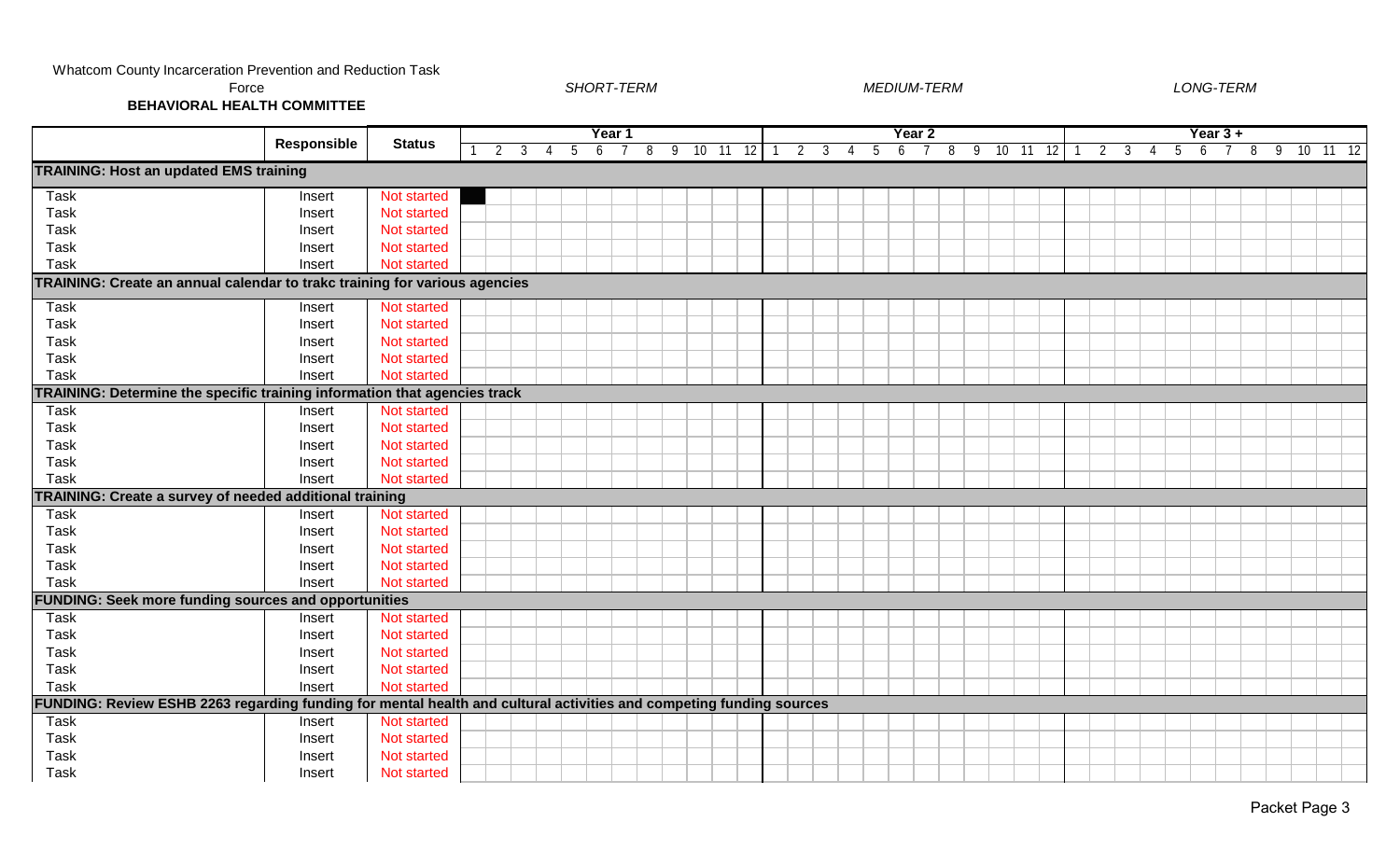| Force<br><b>BEHAVIORAL HEALTH COMMITTEE</b>                                         |             |               |   |   | <b>SHORT-TERM</b> |        |   |   |                 |    |    |  |   |   | <b>MEDIUM-TERM</b> |        |   |    |    |     |    |    |   |   | LONG-TERM  |   |    |                       |     |
|-------------------------------------------------------------------------------------|-------------|---------------|---|---|-------------------|--------|---|---|-----------------|----|----|--|---|---|--------------------|--------|---|----|----|-----|----|----|---|---|------------|---|----|-----------------------|-----|
|                                                                                     | Responsible | <b>Status</b> |   |   |                   | Year 1 |   |   |                 |    |    |  |   |   |                    | Year 2 |   |    |    |     |    |    |   |   | Year $3 +$ |   |    |                       |     |
|                                                                                     |             |               | 2 | 3 | $\mathfrak h$     | 6      | 8 | 9 | 10 <sup>1</sup> | 11 | 12 |  | 3 | 5 | 6                  |        | 8 | -9 | 10 | -11 | 12 | .3 | 5 | 6 |            | 8 | -9 | 10 <sup>°</sup><br>11 | -12 |
| Task                                                                                | Insert      | Not started   |   |   |                   |        |   |   |                 |    |    |  |   |   |                    |        |   |    |    |     |    |    |   |   |            |   |    |                       |     |
| <b>SUBSTANCE USE DISORDER TREATMENT: Review local suboxone programs</b>             |             |               |   |   |                   |        |   |   |                 |    |    |  |   |   |                    |        |   |    |    |     |    |    |   |   |            |   |    |                       |     |
| Task                                                                                | Insert      | Not started   |   |   |                   |        |   |   |                 |    |    |  |   |   |                    |        |   |    |    |     |    |    |   |   |            |   |    |                       |     |
| Task                                                                                | Insert      | Not started   |   |   |                   |        |   |   |                 |    |    |  |   |   |                    |        |   |    |    |     |    |    |   |   |            |   |    |                       |     |
| Task                                                                                | Insert      | Not started   |   |   |                   |        |   |   |                 |    |    |  |   |   |                    |        |   |    |    |     |    |    |   |   |            |   |    |                       |     |
| Task                                                                                | Insert      | Not started   |   |   |                   |        |   |   |                 |    |    |  |   |   |                    |        |   |    |    |     |    |    |   |   |            |   |    |                       |     |
| Task                                                                                | Insert      | Not started   |   |   |                   |        |   |   |                 |    |    |  |   |   |                    |        |   |    |    |     |    |    |   |   |            |   |    |                       |     |
| SUBSTANCE USE DISORDER TREATMENT: Update on Dr. Kartman's program                   |             |               |   |   |                   |        |   |   |                 |    |    |  |   |   |                    |        |   |    |    |     |    |    |   |   |            |   |    |                       |     |
| Task                                                                                | Insert      | Not started   |   |   |                   |        |   |   |                 |    |    |  |   |   |                    |        |   |    |    |     |    |    |   |   |            |   |    |                       |     |
| Task                                                                                | Insert      | Not started   |   |   |                   |        |   |   |                 |    |    |  |   |   |                    |        |   |    |    |     |    |    |   |   |            |   |    |                       |     |
| Task                                                                                | Insert      | Not started   |   |   |                   |        |   |   |                 |    |    |  |   |   |                    |        |   |    |    |     |    |    |   |   |            |   |    |                       |     |
| Task                                                                                | Insert      | Not started   |   |   |                   |        |   |   |                 |    |    |  |   |   |                    |        |   |    |    |     |    |    |   |   |            |   |    |                       |     |
| Task                                                                                | Insert      | Not started   |   |   |                   |        |   |   |                 |    |    |  |   |   |                    |        |   |    |    |     |    |    |   |   |            |   |    |                       |     |
| SUBSTANCE USE DISORDER TREATMENT: Update on opiate vs. meth use                     |             |               |   |   |                   |        |   |   |                 |    |    |  |   |   |                    |        |   |    |    |     |    |    |   |   |            |   |    |                       |     |
| Task                                                                                | Insert      | Not started   |   |   |                   |        |   |   |                 |    |    |  |   |   |                    |        |   |    |    |     |    |    |   |   |            |   |    |                       |     |
| Task                                                                                | Insert      | Not started   |   |   |                   |        |   |   |                 |    |    |  |   |   |                    |        |   |    |    |     |    |    |   |   |            |   |    |                       |     |
| Task                                                                                | Insert      | Not started   |   |   |                   |        |   |   |                 |    |    |  |   |   |                    |        |   |    |    |     |    |    |   |   |            |   |    |                       |     |
| Task                                                                                | Insert      | Not started   |   |   |                   |        |   |   |                 |    |    |  |   |   |                    |        |   |    |    |     |    |    |   |   |            |   |    |                       |     |
| Task                                                                                | Insert      | Not started   |   |   |                   |        |   |   |                 |    |    |  |   |   |                    |        |   |    |    |     |    |    |   |   |            |   |    |                       |     |
| HOUSING: Review whether housing be an incentive to participate in specialty courts  |             |               |   |   |                   |        |   |   |                 |    |    |  |   |   |                    |        |   |    |    |     |    |    |   |   |            |   |    |                       |     |
| Task                                                                                | Insert      | Not started   |   |   |                   |        |   |   |                 |    |    |  |   |   |                    |        |   |    |    |     |    |    |   |   |            |   |    |                       |     |
| Task                                                                                | Insert      | Not started   |   |   |                   |        |   |   |                 |    |    |  |   |   |                    |        |   |    |    |     |    |    |   |   |            |   |    |                       |     |
| Task                                                                                | Insert      | Not started   |   |   |                   |        |   |   |                 |    |    |  |   |   |                    |        |   |    |    |     |    |    |   |   |            |   |    |                       |     |
| Task                                                                                | Insert      | Not started   |   |   |                   |        |   |   |                 |    |    |  |   |   |                    |        |   |    |    |     |    |    |   |   |            |   |    |                       |     |
| Task                                                                                | Insert      | Not started   |   |   |                   |        |   |   |                 |    |    |  |   |   |                    |        |   |    |    |     |    |    |   |   |            |   |    |                       |     |
| <b>HOUSING: Review how to create another Oxford House</b>                           |             |               |   |   |                   |        |   |   |                 |    |    |  |   |   |                    |        |   |    |    |     |    |    |   |   |            |   |    |                       |     |
| Task                                                                                | Insert      | Not started   |   |   |                   |        |   |   |                 |    |    |  |   |   |                    |        |   |    |    |     |    |    |   |   |            |   |    |                       |     |
| Task                                                                                | Insert      | Not started   |   |   |                   |        |   |   |                 |    |    |  |   |   |                    |        |   |    |    |     |    |    |   |   |            |   |    |                       |     |
| Task                                                                                | Insert      | Not started   |   |   |                   |        |   |   |                 |    |    |  |   |   |                    |        |   |    |    |     |    |    |   |   |            |   |    |                       |     |
| Task                                                                                | Insert      | Not started   |   |   |                   |        |   |   |                 |    |    |  |   |   |                    |        |   |    |    |     |    |    |   |   |            |   |    |                       |     |
| Task                                                                                | Insert      | Not started   |   |   |                   |        |   |   |                 |    |    |  |   |   |                    |        |   |    |    |     |    |    |   |   |            |   |    |                       |     |
| HOUSING: Review the possibility of housing specifically for drug court participants |             |               |   |   |                   |        |   |   |                 |    |    |  |   |   |                    |        |   |    |    |     |    |    |   |   |            |   |    |                       |     |
| Task                                                                                | Insert      | Not started   |   |   |                   |        |   |   |                 |    |    |  |   |   |                    |        |   |    |    |     |    |    |   |   |            |   |    |                       |     |
| Task                                                                                | Insert      | Not started   |   |   |                   |        |   |   |                 |    |    |  |   |   |                    |        |   |    |    |     |    |    |   |   |            |   |    |                       |     |
| Task                                                                                | Insert      | Not started   |   |   |                   |        |   |   |                 |    |    |  |   |   |                    |        |   |    |    |     |    |    |   |   |            |   |    |                       |     |
| Task                                                                                | Insert      | Not started   |   |   |                   |        |   |   |                 |    |    |  |   |   |                    |        |   |    |    |     |    |    |   |   |            |   |    |                       |     |

Packet Page 4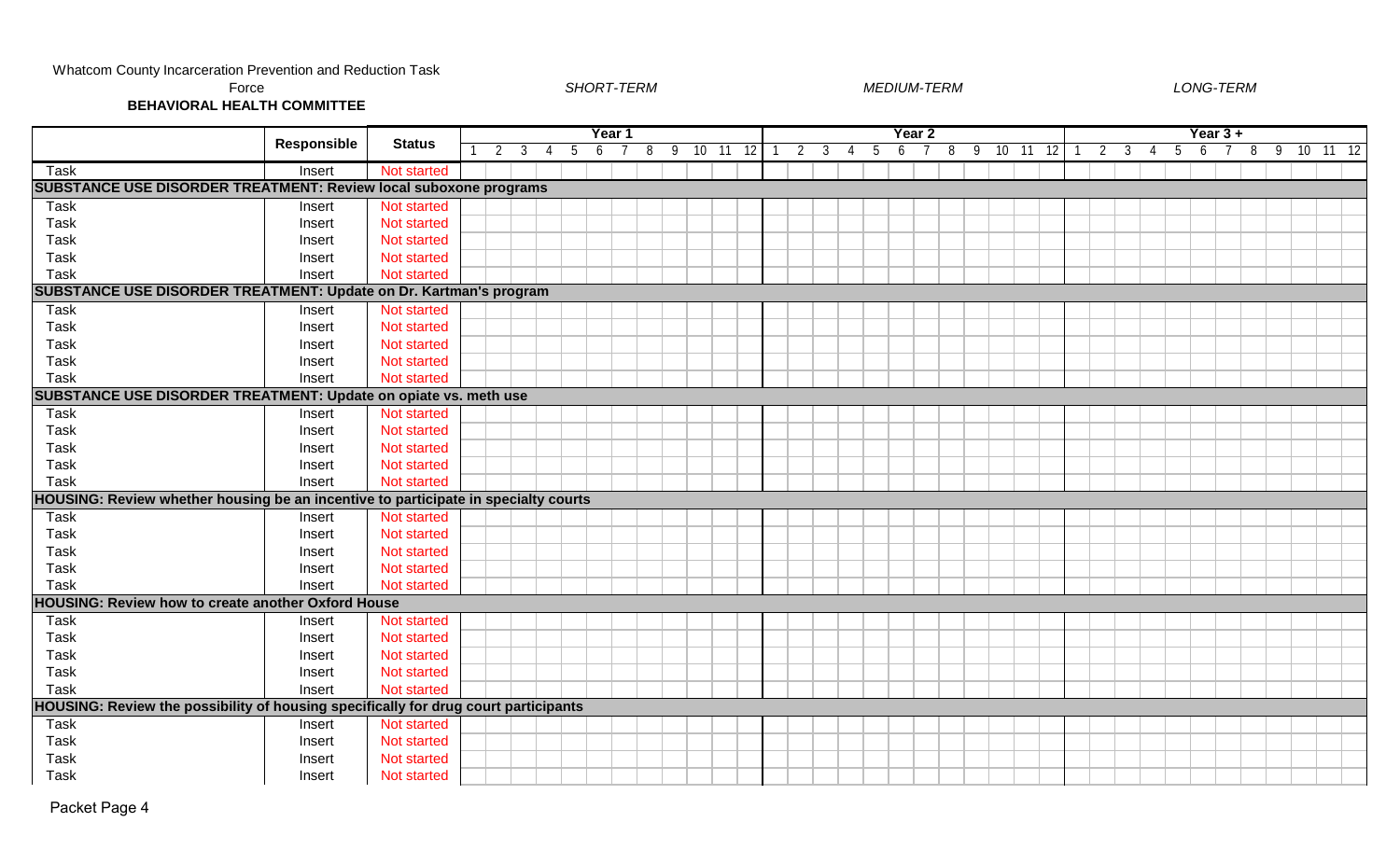| Force<br><b>BEHAVIORAL HEALTH COMMITTEE</b>                                                                                                                                                |                    |                    |   |   |   |   |   | SHORT-TERM |   |   |         |     |                |   |                |    | <b>MEDIUM-TERM</b> |        |   |   |       |    |  |   |                | <b>LONG-TERM</b> |   |          |   |   |    |     |  |
|--------------------------------------------------------------------------------------------------------------------------------------------------------------------------------------------|--------------------|--------------------|---|---|---|---|---|------------|---|---|---------|-----|----------------|---|----------------|----|--------------------|--------|---|---|-------|----|--|---|----------------|------------------|---|----------|---|---|----|-----|--|
|                                                                                                                                                                                            |                    |                    |   |   |   |   |   | Year 1     |   |   |         |     |                |   |                |    |                    | Year 2 |   |   |       |    |  |   |                |                  |   | Year 3 + |   |   |    |     |  |
|                                                                                                                                                                                            | <b>Responsible</b> | <b>Status</b>      | 2 | 3 | 4 | 5 | 6 |            | 8 | 9 | $10$ 11 | -12 | $\overline{2}$ | 3 | $\overline{4}$ | -5 | 6                  |        | 8 | 9 | 10 11 | 12 |  | 3 | $\overline{4}$ | .5               | 6 |          | 8 | 9 | 10 | -11 |  |
| Task                                                                                                                                                                                       | Insert             | Not started        |   |   |   |   |   |            |   |   |         |     |                |   |                |    |                    |        |   |   |       |    |  |   |                |                  |   |          |   |   |    |     |  |
| <b>COORDINATE WITH OTHER AGENCIES &amp; WORK GROUPS: Homeless Strategies Work Group</b>                                                                                                    |                    |                    |   |   |   |   |   |            |   |   |         |     |                |   |                |    |                    |        |   |   |       |    |  |   |                |                  |   |          |   |   |    |     |  |
| Task                                                                                                                                                                                       | Insert             | Not started        |   |   |   |   |   |            |   |   |         |     |                |   |                |    |                    |        |   |   |       |    |  |   |                |                  |   |          |   |   |    |     |  |
| <b>Task</b>                                                                                                                                                                                | Insert             | Not started        |   |   |   |   |   |            |   |   |         |     |                |   |                |    |                    |        |   |   |       |    |  |   |                |                  |   |          |   |   |    |     |  |
| <b>Task</b>                                                                                                                                                                                | Insert             | Not started        |   |   |   |   |   |            |   |   |         |     |                |   |                |    |                    |        |   |   |       |    |  |   |                |                  |   |          |   |   |    |     |  |
| Task                                                                                                                                                                                       | Insert             | <b>Not started</b> |   |   |   |   |   |            |   |   |         |     |                |   |                |    |                    |        |   |   |       |    |  |   |                |                  |   |          |   |   |    |     |  |
| Task                                                                                                                                                                                       | Insert             | Not started        |   |   |   |   |   |            |   |   |         |     |                |   |                |    |                    |        |   |   |       |    |  |   |                |                  |   |          |   |   |    |     |  |
| <b>COORDINATE WITH OTHER AGENCIES &amp; WORK GROUPS: Lummi Nation</b>                                                                                                                      |                    |                    |   |   |   |   |   |            |   |   |         |     |                |   |                |    |                    |        |   |   |       |    |  |   |                |                  |   |          |   |   |    |     |  |
| Task                                                                                                                                                                                       | Insert             | Not started        |   |   |   |   |   |            |   |   |         |     |                |   |                |    |                    |        |   |   |       |    |  |   |                |                  |   |          |   |   |    |     |  |
| <b>Task</b>                                                                                                                                                                                | Insert             | Not started        |   |   |   |   |   |            |   |   |         |     |                |   |                |    |                    |        |   |   |       |    |  |   |                |                  |   |          |   |   |    |     |  |
| Task                                                                                                                                                                                       | Insert             | Not started        |   |   |   |   |   |            |   |   |         |     |                |   |                |    |                    |        |   |   |       |    |  |   |                |                  |   |          |   |   |    |     |  |
| Task                                                                                                                                                                                       | Insert             | Not started        |   |   |   |   |   |            |   |   |         |     |                |   |                |    |                    |        |   |   |       |    |  |   |                |                  |   |          |   |   |    |     |  |
| Task                                                                                                                                                                                       | Insert             | Not started        |   |   |   |   |   |            |   |   |         |     |                |   |                |    |                    |        |   |   |       |    |  |   |                |                  |   |          |   |   |    |     |  |
| COORDINATE WITH OTHER AGENCIES & WORK GROUPS: Llegal & Justice Systems Subcommittee on housing for Drug Court participants                                                                 |                    |                    |   |   |   |   |   |            |   |   |         |     |                |   |                |    |                    |        |   |   |       |    |  |   |                |                  |   |          |   |   |    |     |  |
| Task                                                                                                                                                                                       | Insert             | Not started        |   |   |   |   |   |            |   |   |         |     |                |   |                |    |                    |        |   |   |       |    |  |   |                |                  |   |          |   |   |    |     |  |
| Task                                                                                                                                                                                       | Insert             | <b>Not started</b> |   |   |   |   |   |            |   |   |         |     |                |   |                |    |                    |        |   |   |       |    |  |   |                |                  |   |          |   |   |    |     |  |
| Task                                                                                                                                                                                       | Insert             | Not started        |   |   |   |   |   |            |   |   |         |     |                |   |                |    |                    |        |   |   |       |    |  |   |                |                  |   |          |   |   |    |     |  |
| <b>Task</b>                                                                                                                                                                                | Insert             | Not started        |   |   |   |   |   |            |   |   |         |     |                |   |                |    |                    |        |   |   |       |    |  |   |                |                  |   |          |   |   |    |     |  |
| <b>Task</b>                                                                                                                                                                                | Insert             | Not started        |   |   |   |   |   |            |   |   |         |     |                |   |                |    |                    |        |   |   |       |    |  |   |                |                  |   |          |   |   |    |     |  |
| REVIEW EXISTING AND POTENTIAL PROGRAMS AND POLICIES: Coordinated outreach and recovery support (CORS) program                                                                              |                    |                    |   |   |   |   |   |            |   |   |         |     |                |   |                |    |                    |        |   |   |       |    |  |   |                |                  |   |          |   |   |    |     |  |
| Task                                                                                                                                                                                       | Insert             | Not started        |   |   |   |   |   |            |   |   |         |     |                |   |                |    |                    |        |   |   |       |    |  |   |                |                  |   |          |   |   |    |     |  |
| Task                                                                                                                                                                                       | Insert             | Not started        |   |   |   |   |   |            |   |   |         |     |                |   |                |    |                    |        |   |   |       |    |  |   |                |                  |   |          |   |   |    |     |  |
| <b>Task</b>                                                                                                                                                                                | Insert             | Not started        |   |   |   |   |   |            |   |   |         |     |                |   |                |    |                    |        |   |   |       |    |  |   |                |                  |   |          |   |   |    |     |  |
| Task                                                                                                                                                                                       | Insert             | Not started        |   |   |   |   |   |            |   |   |         |     |                |   |                |    |                    |        |   |   |       |    |  |   |                |                  |   |          |   |   |    |     |  |
| <b>Task</b>                                                                                                                                                                                | Insert             | Not started        |   |   |   |   |   |            |   |   |         |     |                |   |                |    |                    |        |   |   |       |    |  |   |                |                  |   |          |   |   |    |     |  |
| REVIEW EXISTING AND POTENTIAL PROGRAMS AND POLICIES: Ground level response and coordinated engagement (GRACE) program                                                                      |                    |                    |   |   |   |   |   |            |   |   |         |     |                |   |                |    |                    |        |   |   |       |    |  |   |                |                  |   |          |   |   |    |     |  |
| Task                                                                                                                                                                                       | Insert             | Not started        |   |   |   |   |   |            |   |   |         |     |                |   |                |    |                    |        |   |   |       |    |  |   |                |                  |   |          |   |   |    |     |  |
| Task                                                                                                                                                                                       | Insert             | Not started        |   |   |   |   |   |            |   |   |         |     |                |   |                |    |                    |        |   |   |       |    |  |   |                |                  |   |          |   |   |    |     |  |
| Task                                                                                                                                                                                       | Insert             | Not started        |   |   |   |   |   |            |   |   |         |     |                |   |                |    |                    |        |   |   |       |    |  |   |                |                  |   |          |   |   |    |     |  |
| <b>Task</b>                                                                                                                                                                                | Insert             | Not started        |   |   |   |   |   |            |   |   |         |     |                |   |                |    |                    |        |   |   |       |    |  |   |                |                  |   |          |   |   |    |     |  |
| Task                                                                                                                                                                                       | Insert             | Not started        |   |   |   |   |   |            |   |   |         |     |                |   |                |    |                    |        |   |   |       |    |  |   |                |                  |   |          |   |   |    |     |  |
| REVIEW EXISTING AND POTENTIAL PROGRAMS AND POLICIES: • The competing values and ethics between getting someone out of jail as soon as possible and referrals to specialty courts that take |                    |                    |   |   |   |   |   |            |   |   |         |     |                |   |                |    |                    |        |   |   |       |    |  |   |                |                  |   |          |   |   |    |     |  |
| more time (Judge Montoya-Lewis and Chris Furman for drug court, Judge Elich and Pete Smiley for mental health court)                                                                       |                    |                    |   |   |   |   |   |            |   |   |         |     |                |   |                |    |                    |        |   |   |       |    |  |   |                |                  |   |          |   |   |    |     |  |
| Task                                                                                                                                                                                       | Insert             | Not started        |   |   |   |   |   |            |   |   |         |     |                |   |                |    |                    |        |   |   |       |    |  |   |                |                  |   |          |   |   |    |     |  |
| Task                                                                                                                                                                                       | Insert             | Not started        |   |   |   |   |   |            |   |   |         |     |                |   |                |    |                    |        |   |   |       |    |  |   |                |                  |   |          |   |   |    |     |  |
| Task                                                                                                                                                                                       | Insert             | Not started        |   |   |   |   |   |            |   |   |         |     |                |   |                |    |                    |        |   |   |       |    |  |   |                |                  |   |          |   |   |    |     |  |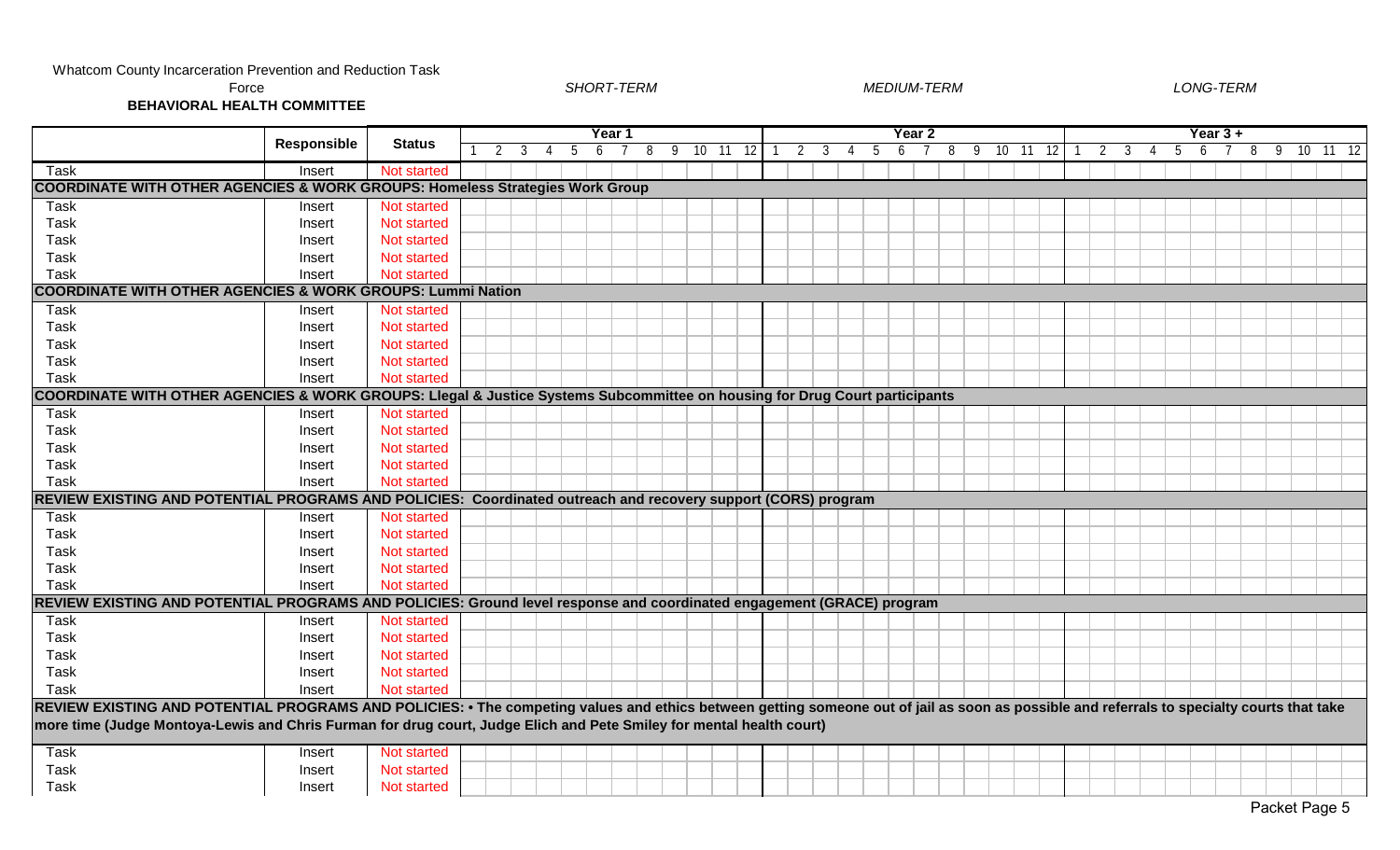| Force                                                                                                                          |                    |               |  |  | <b>SHORT-TERM</b> |        |  |  |  |  |  |        | <b>MEDIUM-TERM</b> |  |  |  |  | LONG-TERM  |  |  |  |
|--------------------------------------------------------------------------------------------------------------------------------|--------------------|---------------|--|--|-------------------|--------|--|--|--|--|--|--------|--------------------|--|--|--|--|------------|--|--|--|
| <b>BEHAVIORAL HEALTH COMMITTEE</b>                                                                                             |                    |               |  |  |                   |        |  |  |  |  |  |        |                    |  |  |  |  |            |  |  |  |
|                                                                                                                                |                    |               |  |  |                   | Year 1 |  |  |  |  |  | Year 2 |                    |  |  |  |  | Year $3 +$ |  |  |  |
|                                                                                                                                | <b>Responsible</b> | <b>Status</b> |  |  |                   |        |  |  |  |  |  |        |                    |  |  |  |  |            |  |  |  |
| Task                                                                                                                           | Insert             | Not started   |  |  |                   |        |  |  |  |  |  |        |                    |  |  |  |  |            |  |  |  |
| Task                                                                                                                           | Insert             | Not started   |  |  |                   |        |  |  |  |  |  |        |                    |  |  |  |  |            |  |  |  |
| REVIEW EXISTING AND POTENTIAL PROGRAMS AND POLICIES: Can drug court have a program that is less than 2 years                   |                    |               |  |  |                   |        |  |  |  |  |  |        |                    |  |  |  |  |            |  |  |  |
| Task                                                                                                                           | Insert             | Not started   |  |  |                   |        |  |  |  |  |  |        |                    |  |  |  |  |            |  |  |  |
| Task                                                                                                                           | Insert             | Not started   |  |  |                   |        |  |  |  |  |  |        |                    |  |  |  |  |            |  |  |  |
| Task                                                                                                                           | Insert             | Not started   |  |  |                   |        |  |  |  |  |  |        |                    |  |  |  |  |            |  |  |  |
| Task                                                                                                                           | Insert             | Not started   |  |  |                   |        |  |  |  |  |  |        |                    |  |  |  |  |            |  |  |  |
| Task                                                                                                                           | Insert             | Not started   |  |  |                   |        |  |  |  |  |  |        |                    |  |  |  |  |            |  |  |  |
| REVIEW EXISTING AND POTENTIAL PROGRAMS AND POLICIES: Explore the possibility of further expanding CPIT in the Sheriff's Office |                    |               |  |  |                   |        |  |  |  |  |  |        |                    |  |  |  |  |            |  |  |  |
| Task                                                                                                                           | Insert             | Not started   |  |  |                   |        |  |  |  |  |  |        |                    |  |  |  |  |            |  |  |  |
| Task                                                                                                                           | Insert             | Not started   |  |  |                   |        |  |  |  |  |  |        |                    |  |  |  |  |            |  |  |  |
| Task                                                                                                                           | Insert             | Not started   |  |  |                   |        |  |  |  |  |  |        |                    |  |  |  |  |            |  |  |  |
| Task                                                                                                                           | Insert             | Not started   |  |  |                   |        |  |  |  |  |  |        |                    |  |  |  |  |            |  |  |  |
| Task                                                                                                                           | Insert             | Not started   |  |  |                   |        |  |  |  |  |  |        |                    |  |  |  |  |            |  |  |  |
| Workstream name workstream name workstream name workstream name workstream name                                                |                    |               |  |  |                   |        |  |  |  |  |  |        |                    |  |  |  |  |            |  |  |  |
| Task                                                                                                                           | Insert             | Not started   |  |  |                   |        |  |  |  |  |  |        |                    |  |  |  |  |            |  |  |  |
| Task                                                                                                                           | Insert             | Not started   |  |  |                   |        |  |  |  |  |  |        |                    |  |  |  |  |            |  |  |  |
| Task                                                                                                                           | Insert             | Not started   |  |  |                   |        |  |  |  |  |  |        |                    |  |  |  |  |            |  |  |  |
| Task                                                                                                                           | Insert             | Not started   |  |  |                   |        |  |  |  |  |  |        |                    |  |  |  |  |            |  |  |  |
| Task                                                                                                                           | Insert             | Not started   |  |  |                   |        |  |  |  |  |  |        |                    |  |  |  |  |            |  |  |  |